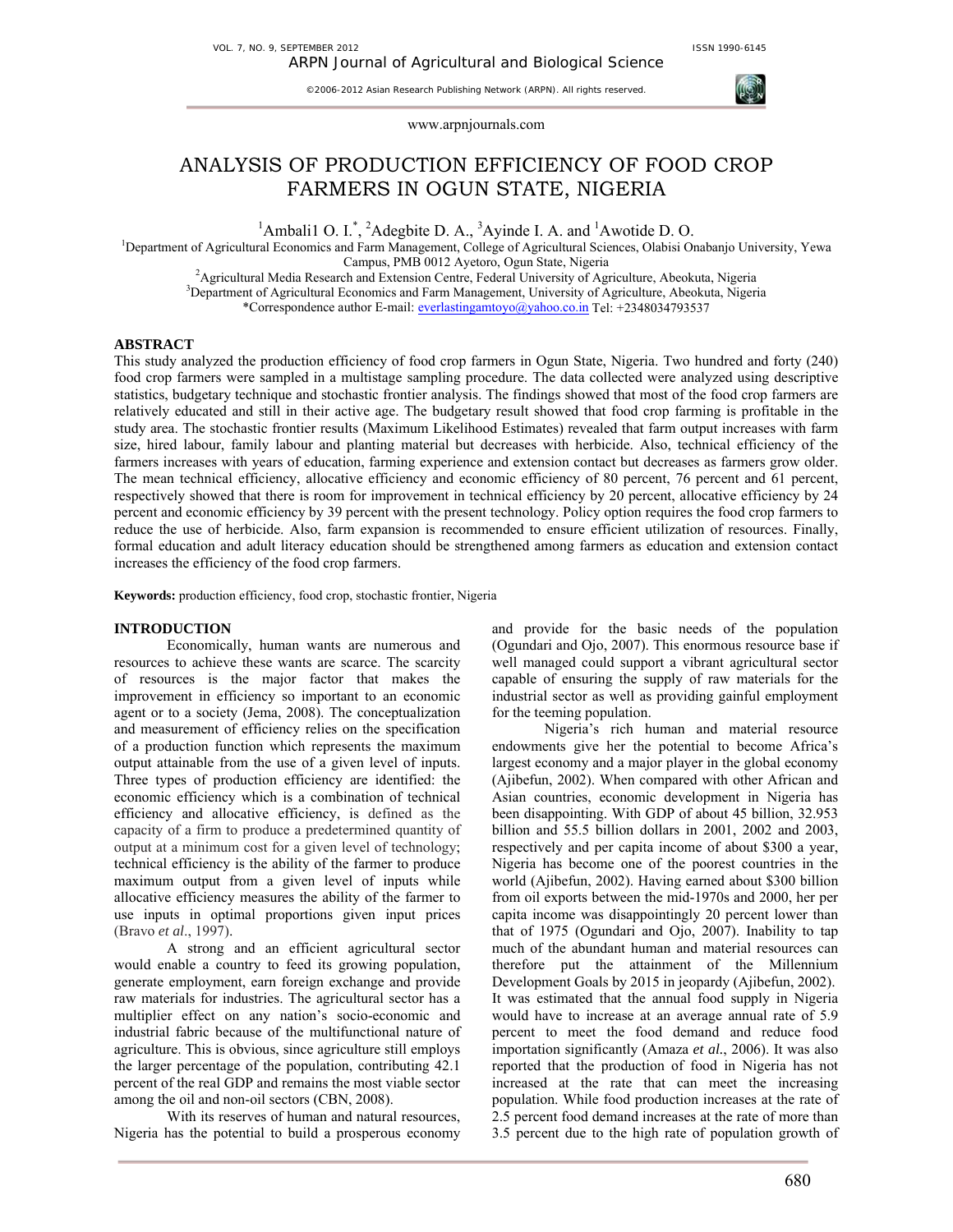

#### www.arpnjournals.com

2.83 percent (CBN, 2004). The reality is that Nigeria has not been able to attain self-sufficiency in food production, despite increasing land area put into food production annually. The constraints to the rapid growth of food production seem to mainly be that of low crop yields, and resource-use efficiency attributable to inefficient farm management and inadequate finance to rural farm households.

The efficiency with which food crop farmers use available resources and improved technology is important in agricultural production (Rahji, 2005). This suggests that increased efficiency is associated with the quality of resources used, as well as their quantity and increased resource mobilization and efficient use help to account for productivity increase. Given the low income of the rural farm households who are mostly small-holder cassava farmers, only little can be expected from their savings. Similarly, most financial institutions are reluctant to grant loans to the farmers who form the bulk of rural inhabitants because of the nature of agriculture in Nigeria.

The low agricultural output in Nigeria is revealed, according to Amaza and Olayemi (2002), by the actual yields of major crops compared to the potential yields, implying that there is scope for additional increase of output from the existing hectares of food crops if resources are properly harnessed and efficiently allocated. Amaza and Olayemi (2002) also reported that existing low level of output in food crops production is a reflection of low level of technical efficiency, and that increased output is directly related to high efficiency arising from not only the optimal combination of inputs but also the given state of technology.

No doubt, most food crop farmers in Nigeria are constraint in terms of the necessary inputs to increase their production efficiency. As a consequence, most of the food crop farmers still operate at a subsistence level. As government is awake to addressing the welfare issues affecting the grass root people, high production efficiency among cassava farmers remain the key to realizing these objectives. This motivates this study to examine the performance and the determinants of production efficiency of food crop farmers in Ogun State, Nigeria.

# **RESEARCH METHODOLOGY**

#### **The study area**

The study was carried out in Ogun State, Southwestern Nigeria. The state has 20 local government areas. It lies approximately between latitude  $3^{\circ}$  30 N and  $4^{\circ}$  30N and longitude  $6^\circ$  30 E and  $7^\circ$  30E. It falls within the humid tropical lowland region with two distinct seasons. The shorter dry season lasts for four months usually from November to February. Average annual rainfall ranges from 1, 200mm in the Northern part to 1,470mm in the Southern part. The monthly temperature ranges from  $23^{\circ}$ C in July to  $32^{\circ}$ C in February. The mean daily sunshine hours ranges between 3.8 and 6.8. Relative humidity ranges between 76 percent and 95 percent coinciding with dry and wet season, respectively. The northern part of the

state is mainly of derived savannah vegetation while the central part falls in the rainforest belt. The southern part has mangrove swamp vegetation. Ogun State is endowed with fertile soil, making it possible to support the growth of food crops, permanent crops and livestock. The state shares boundary with Republic of Benin in the West, Lagos State and Atlantic Ocean in the South, Ondo State in the East and Oyo State in the North. Ogun State covers a land area of 16,762 sq km with a population of 3, 728, 098 (NPC, 2006). For administrative convenience, the state has been divided into four agricultural zones by the Ogun State Agricultural Development Programme (OGADEP). The zones include Abeokuta, Ijebu-Ode, Ilaro and Ikenne. The zones are further divided into blocks while the blocks are divided into cells.

#### **Sampling procedure**

Data for the study were collected using a multistage sampling procedure. The first stage involved the selection of one (1) block known for cassava production from each of the four agricultural zones in the state. The second stage involved a purposive selection of two (2) cells known for high production in cassava from each of the selected blocks in stage one. In the third stage, thirty (30) cassava farmers were randomly selected from each of the cells selected in stage two. These procedures led to a selection of 240 food crop farmers used for the study. The range of data collected covered farmers' specific characteristics as well as inputs and output used in production. Most rural farm households in Nigeria practice mixed farming system and the main food crops grown include cassava, maize, yam, melon, cocoyam and vegetables which are classified as either cassava-based or yam-based farming system depending on whether yam or cassava is the dominant crop. In the study area, cassava is majorly intercropped with maize, and for this reason, cassava-maize farmers were selected as the representatives of food crop farmers. The quantity of outputs of crops was obtained in their local measures and then converted to kilogramme. The output in kilogramme was later converted to Grain Equivalent using the conversion factor by Kormawa (1999). This was done to allow output aggregation as well as allowing for a technical relationship between inputs and outputs to be estimated for the crop mixture.

#### **Analytical techniques**

The data collected were analyzed using descriptive statistics (dominant analysis) and econometric methods.

#### **Budgetary analysis**

Budgetary analysis was used to analyze the cost and return structure of the food crop farmers.

$$
GM = \sum_{i=1}^{n} P_i Q_i \cdot \sum_{j=1}^{m} x_j
$$
 (1)

Where: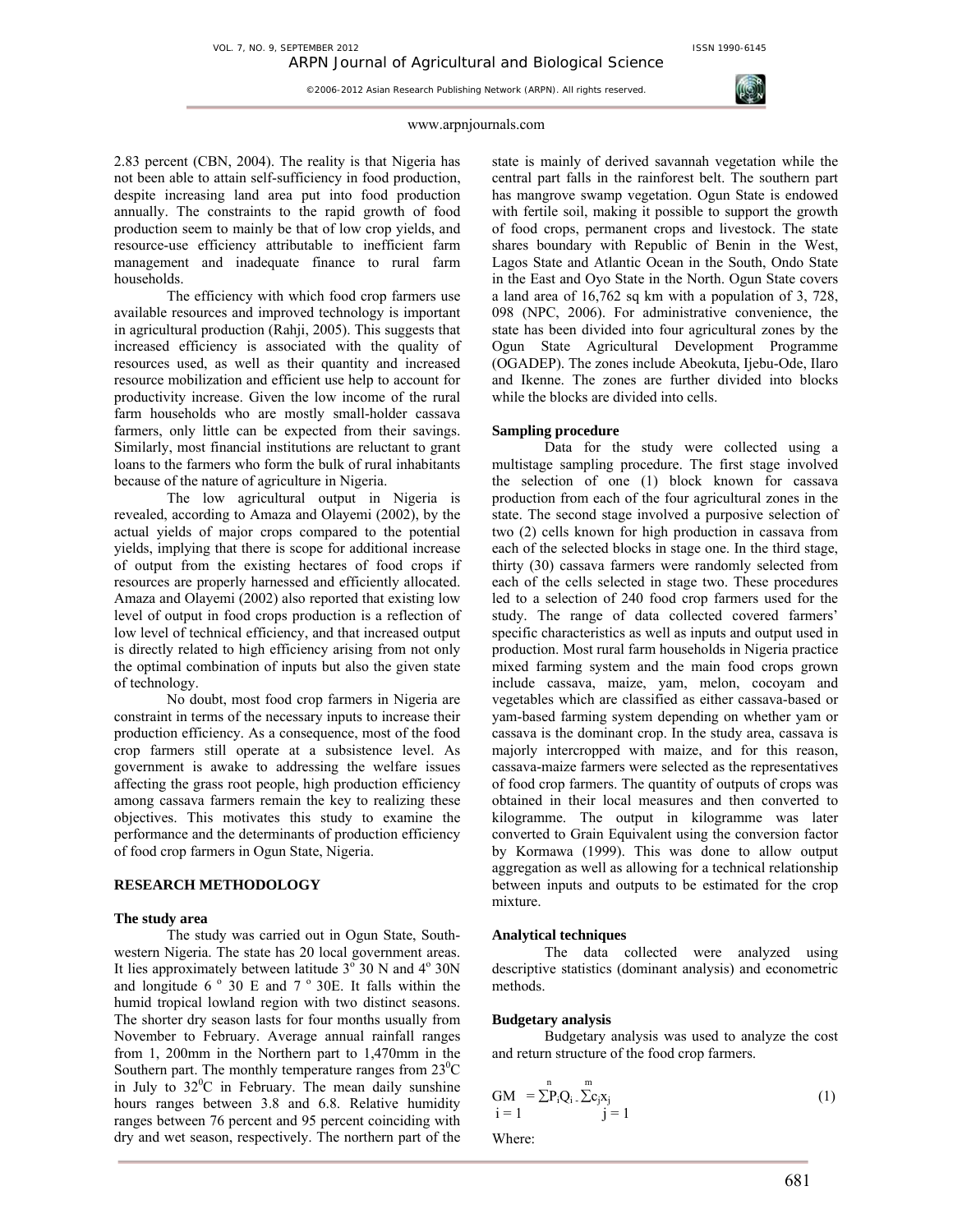

#### www.arpnjournals.com

## GM = Farm Gross Margin (Naira)

- $P_i$  = Unit price of output for crop i (Naira)
- $Q_i$  = Quantity of output for crop i (Kg)
- $C_i$  = Unit price of the variable input j (naira)
- $X_i$  = Quantity of the variable input j
- $=$  Crop and n is the total number of cultivated crops.

 $j =$  Variable input and m is the total number of the variable inputs used in the farm enterprise.

Straight line method of depreciation was used to calculate the depreciation cost of farm tools and equipment.

$$
\Pi = GM - TFC \tag{2}
$$

Where

 $\Pi$  = Net farm profit  $GM =$  Gross margin TFC = Total fixed cost

#### **The stochastic frontier production and cost functions**

The stochastic frontier modeling has been increasingly popular in recent times because of its flexibility and ability to closely link economic concepts with modeling reality. The modeling, estimation and application of stochastic frontier production function to economic analysis assumed prominence in econometrics and applied economic analysis following Farrell's (1957) seminar paper where he introduced a methodology to measure technical, allocative and economic efficiency of a firm (Ogundari and Ojo, 2007).

Over the years, Farrell's methodology had been applied widely, while undergoing many refinement and improvements. One of such improvements is the development of stochastic frontier model which enables one to measure farm level technical, allocative and economic efficiency using maximum likelihood estimate (a corrected form of ordinary least square –COLS). Aigner, Lovell and Schmidt (1977) and Meeusen and Van den Broeck (1977) simultaneously introduced the stochastic frontier production function and since then many modifications had been made to stochastic frontier analysis. Aigner *et al*. (1977) applied the stochastic frontier production function in the analysis of the U.S agricultural data. Battese and Corra (1977) applied the technique to the pastoral zone of eastern Australia. On the other hand, Meeusen and Van den Broeck (1977) applied the technique to the analysis of ten French manufacturing industries. In recent times, empirical analyses have been reported by Battese, Malik and Gil (1996), Ajibefun and Abdulkadri (1999), Ojo (2004), Coelli *et al*. (1998) and Ogundari and Ojo (2007). The model adopted in this study is based on the one proposed by Battese and Coelli (1995) and Battese *et al*. (1996) in which the stochastic frontier specification incorporates models for the technical inefficiency effects and simultaneously estimate all the parameters involved in the production and cost function models.

The Stochastic frontier production function model of Cobb-Douglas functional form was employed to estimate the farm level technical efficiency of the food crop farmers. The Cobb-Douglas functional form was used because it has been used in many empirical studies particularly those relating to developing country agriculture and the functional form meets the requirement of being self-dual i.e., it allows an examination of economic efficiency. The production functional form is specified as:

$$
Y_i = f(X_i; \beta) \exp V_i - \mu_i \tag{3}
$$

The technical efficiency of individual farmers is defined in terms of the ratio of observed output  $(Y_i)$  to the corresponding frontier output  $(Y_i^*)$  conditioned on the level of input used by the farmers (Battese and Coeli, 1988). Hence, the technical efficiency  $(TE_i)$  of the farmer is expressed as:

$$
TE_i = Y_i/Y_i^* = f(X_i;\beta) \exp (V_i - \mu_i) / f(X_i;\beta) \exp V = \exp ( -\mu_i)
$$
\n(4)

The corresponding cost frontier of Cobb-Douglas functional form which is the basis for estimating the cost efficiency of the farmers is specified as:

$$
C_i = h(Q_i; \alpha) \exp (V_i + \mu_i)
$$
 (5)

Where C<sub>i</sub> represents the total input cost of the ith farms, h is the suitable function, pi represents input prices employable by the ith farm in food crop production measured in naira,  $\alpha$  is the parameter to be estimated. Vi and ui are defined below. The cost efficiency (CE;) of individual farmers is defined in terms of the ratio of the predicted minimum cost  $C_i^*$  to observed cost  $(C_i)$ . That is:

$$
CEi = Ci*/Ci = h (Qi; α) expμi / h (Qi; α) exp (Vi + μi) = (6)
$$

The farmer's Allocative efficiency (AE;) was estimated as the inverse of cost efficiency following (Bravo-Ureta and Pinheiro, 1997, Akinbode, 2010). Thus:

$$
AE_i = 1/CE_i \tag{7}
$$

The Economic efficiency of the farmers was estimated as the product of technical efficiency and allocative efficiency.

$$
EE_i = AE_i * TE_i \tag{8}
$$

The production technology of the farmers was specified by the Cobb-Douglas frontier production function defined as follows:

$$
\ln Y_{i} = \beta_{0} + \beta_{1} \ln X_{1i} + \beta_{2} \ln X_{2i} + \beta_{3} \ln X_{3i} + \beta_{4} \ln X_{4i} + \beta_{5} \ln X_{5i} + \beta_{6} \ln X_{6i} + V_{i} - \mu_{i}
$$
\n(9)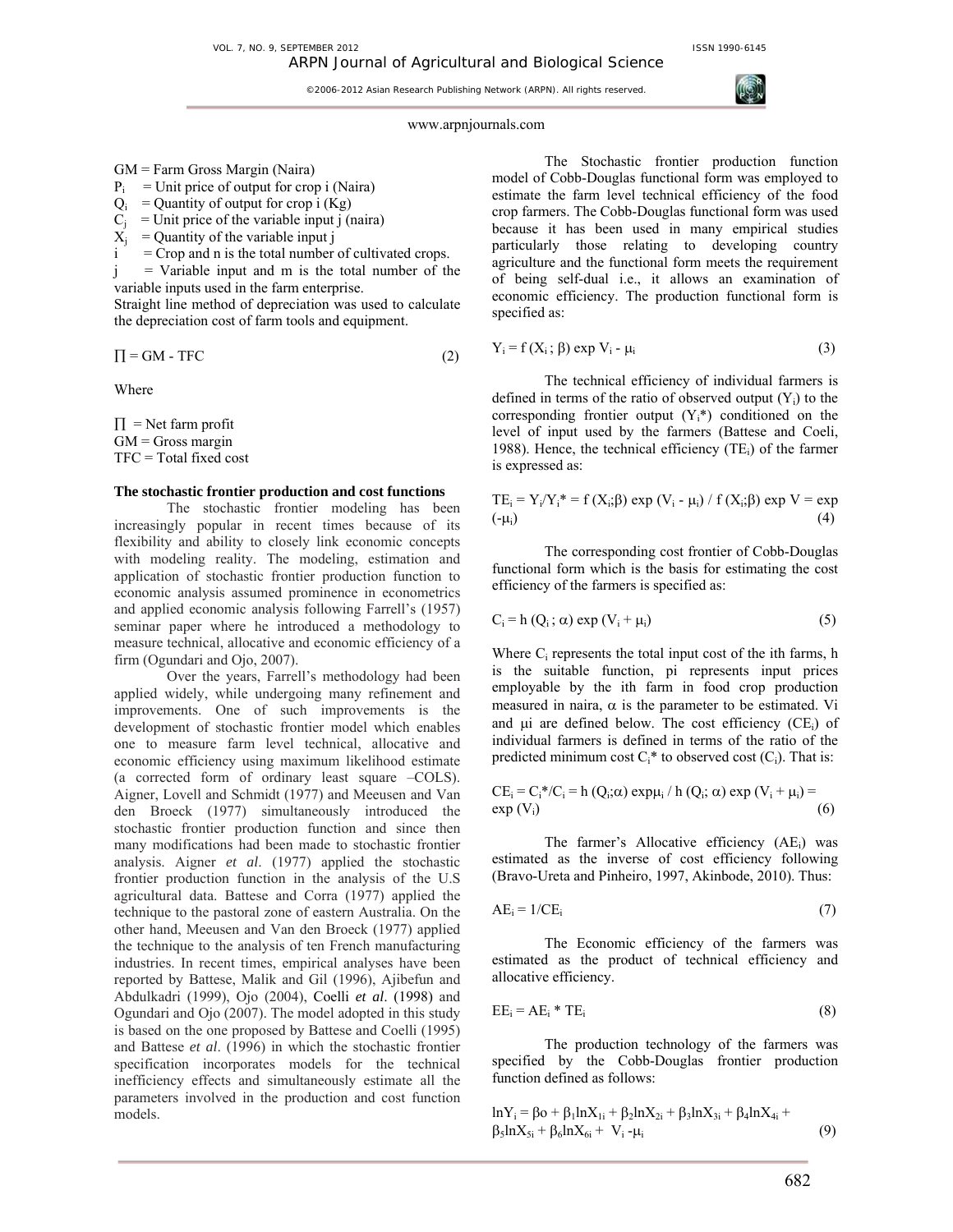

www.arpnjournals.com

Where:

 $Y_i$  = Farm output (Grain equivalent) from farm i

 $X_{1i}$  = Farm size (Hectare)

- $X_{2i}$  = Hired labour (Man days)
- $X_{3i}$  = Family labour (Man days)

 $X_{4i}$  = Planting materials (Naira)

 $X_{5i}$  = Fertilizer (kg)

 $X_{6i}$  = Herbicides (litre)

 $V_i$  = Random variability in the production that cannot be influenced by the farmer. V<sub>i</sub>s are assumed to be independent and identically distributed random errors having normal N ~ $(0, \delta_v^2)$  distribution and independent of µi

 $\mu_i$  = deviation from maximum potential output attributed to technical inefficiency. The  $\mu_i$ s are assumed to be non negative truncation of the half - normal distribution N∼  $(\mu, \delta \mu^2)$ 

 $\beta_0$  = Intercept

 $β_1 - β_6 =$  Production function parameters to be estimated  $i = 1, 2, 3, \dots$  n farms

The Cobb-Douglas cost frontier function for the food crop farmers is specified as:

$$
\ln Ci = \alpha_0 + \alpha_1 \ln Q_i + Vi + \mu i \tag{10}
$$

Where:

Ci is total input cost of the ith farms (naira);  $Q_i$  is the farm output (grain equivalent). Vi and  $\mu$ i are as defined above. The technical inefficiency effects,  $\mu$  is defined as:

$$
\mu i = \delta_0 + \delta_1 L_1 + \delta_2 L_2 + \delta_3 L_3 + \delta_4 L_4 + \delta_5 L_5 + \delta_6 L_6 \tag{11}
$$

 $\mu$ i is inefficiency effect, L<sub>1</sub> is age of the farmer (years), L<sub>2</sub> is educational level of farmer (years),  $L_3$  is farming experience (years),  $L_4$  is household size,  $L_5$  is gender of farm household head (male headed  $= 1$ , female head  $= 0$ ) and  $L<sub>6</sub>$  is number of contact with the extension agent within the cropping season. The  $\delta_0$  and  $\delta$ i coefficients are un-known parameters to be estimated along with the variance parameters  $\delta^2$  and γ.

The variances of the random errors,  $\delta_{v}^{2}$  and that of the technical and cost inefficiency effects  $\delta \mu^2$  and overall variance of the model  $δ<sup>2</sup>$  are related. Thus  $δ<sup>2</sup> = δv<sup>2</sup>$ +  $\delta \mu^2$ . The  $\delta^2$  indicates the goodness of fit and the correctness of the distributional form assumed for the composite error term. The ratio  $\gamma = \delta \mu^2/\delta^2$  measures the total variation of output from the frontier which can be attributed to technical or cost inefficiency. The estimates of all the parameters of the stochastic frontier production function and the inefficiency model were simultaneously obtained using the program FRONTIER version 4.1 (Coelli, 1996).

# **RESULTS AND DISCUSSIONS**

## **Description of the socio-economic characteristics of food crop farmers**

The socio-economic characteristics of food crop farmers are presented in Table-1. The dominant indicator shows that an average food crop farmer is middle aged; the mean age of the farmers was 49 years with 62.5% aged between 35 and 55 years. This implies that majority of the farmers are still in their active age and are therefore expected to be productive, *ceteris paribus*. In terms of gender, the study revealed that 85.8% of the farmers were males. This shows active involvement of men in farming in the study area. The findings also revealed that majority (83.3 percent) of the farmers were married, implying additional responsibility. The implication is that in a traditional rural setting a wife is a good source of family labour in food crop production whose activities begin from decision making on production to processing and marketing of farm produce.

The study also revealed that the mean household size for the cassava-based farm households was approximately 7 persons. Majority (75%) of the farmers had between 6 and 10 household members. This may indicate more members of household are available for farming at the expense of formal education. In addition, most of the farmers are educated, though with low educational level (mean years of education is 9). The mean farming experience was estimated 25 years, with 60% having between 21 and 40 years of experience in farming, implying the farmers are relatively experience. The study also revealed that majority (60.9%) of the food crop farmers met with extension officers once in six months. This shows low extension services to farmers. Extension service to farmers is an important incentive in farm production as it aids information dissemination and adoption of innovation.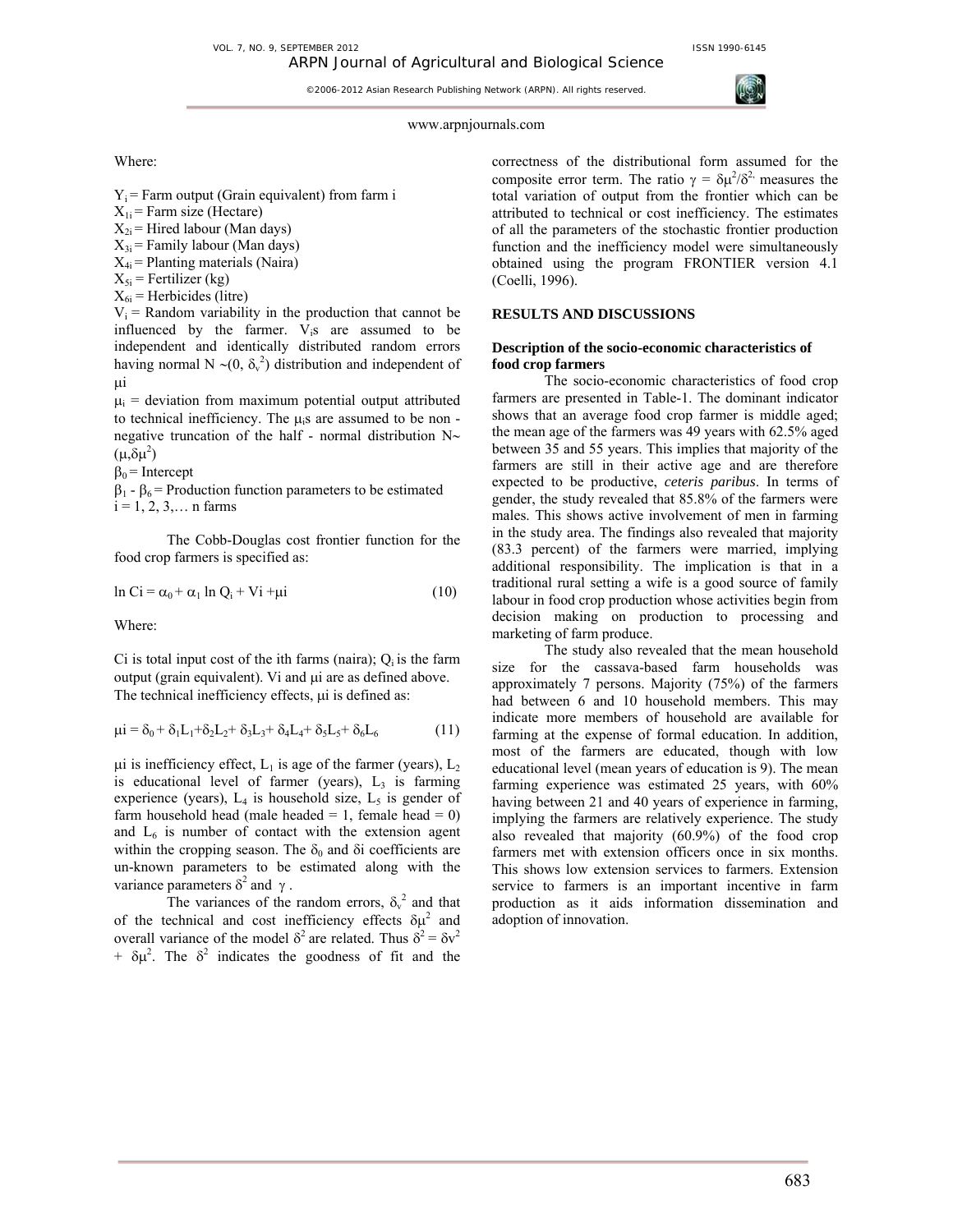

#### www.arpnjournals.com

| <b>Variables</b>       | <b>Dominant indicator</b>               | Mean   |  |
|------------------------|-----------------------------------------|--------|--|
| Age                    | 62.5% between 35 and 55years            | 49     |  |
| Gender                 | 85.8% males                             |        |  |
| Marital status         | 83.3% married                           |        |  |
| Household size         | 75% had between 6 and 10<br>members     |        |  |
| Education              | 70.8% had formal education              | 9years |  |
| Farming experience     | 60% had between 21 and 40 years         | 25     |  |
| <b>Extension</b> visit | 60.9% were visited once in six<br>month |        |  |

**Table-1.** Socio-economic characteristics of food crop farmers.

Source: Computed from Field Survey Data, 2011

#### **Cost and return to food crop farming**

The budgetary analysis for cassava-based farming system is presented in Table-2. The total variable cost per hectare was N89, 695 and accounted for 87.72 percent of the total cost of production. Also, the total fixed cost per hectare was estimated at  $H12$ , 558.60 and accounted for 12.28 percent of the total cost of production. The cost estimates of the cassava-based farming system showed that variable costs constitute the larger proportion of cost of production. In addition, the total revenue (TR), gross margin (GM) and net farm income (NFI) per hectare were estimated at N282, 350, N192, 655 and N180, 096.40, respectively. The net farm income showed that food crop farmers performed in terms of margin between total revenue and total cost.

**Table-2.** Cost and return structure per hectare for food crop farming.

| <b>Variables</b>                        | <b>Values</b> | Percentage of total<br>cost |  |
|-----------------------------------------|---------------|-----------------------------|--|
| Revenue $(N)$                           |               |                             |  |
| Value of maize $(N)$                    | 82,844.00     |                             |  |
| Value of cassava $(\mathbb{H})$         | 199,510.00    |                             |  |
| Total revenue (N)                       | 282,354.00    |                             |  |
| Variable cost items                     |               |                             |  |
| Cost of tractor services $(\mathbb{N})$ | 1,791.70      | 1.75                        |  |
| Cost of planting materials (N)          | 8,404.00      | 8.22                        |  |
| Cost of fertilizer $(\mathbb{H})$       | 658.33        | 0.64                        |  |
| Cost of herbicide (N)                   | 1,906.70      | 1.86                        |  |
| Rent on knapsack sprayer $(\mathbb{N})$ | 175.83        | 0.17                        |  |
| Labour cost $(\mathbb{H})$              | 70, 446.00    | 68.90                       |  |
| Transportation cost (N)                 | 6316.67       | 6.18                        |  |
| Total variable cost $(\mathbb{A})$      | 89, 695.00    | 87.72                       |  |
| Gross margin $(\mathbb{H})$             | 192, 655.00   |                             |  |
| Fixed cost items                        |               |                             |  |
| Depreciation $(N)$                      | 3,909.60      | 3.82                        |  |
| Rent on land $(N)$                      | 8,649.00      | 8.46                        |  |
| Total fixed cost $(\mathbb{N})$         | 12,558.60     | 12.28                       |  |
| Total cost $(M)$                        | 102, 253.60   | 100.00                      |  |
| Net farm income $(\mathbb{N})$          | 180, 096.40   |                             |  |

Source: Computed from Field Survey Data, 2011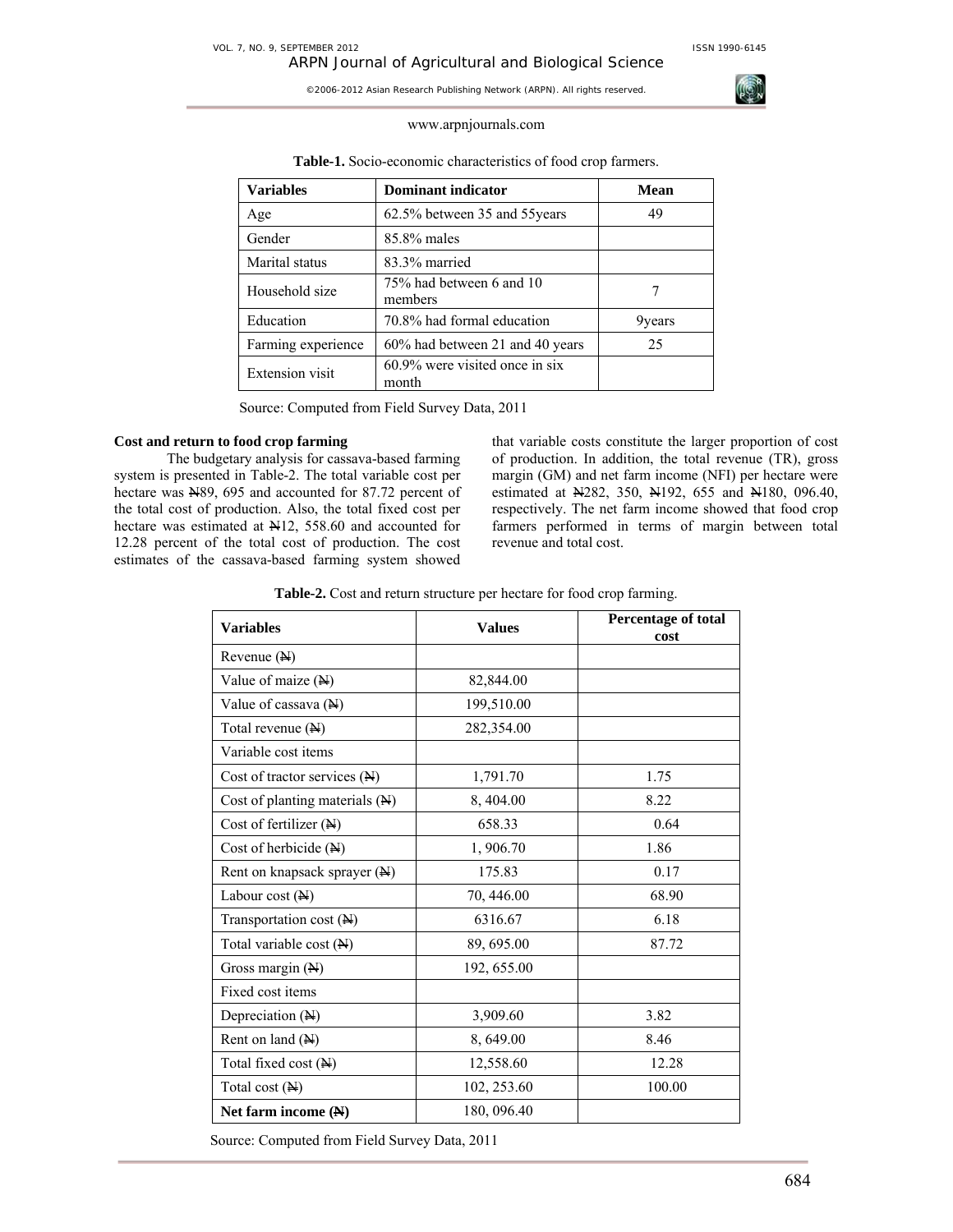ARPN Journal of Agricultural and Biological Science ©2006-2012 Asian Research Publishing Network (ARPN). All rights reserved.



#### www.arpnjournals.com

#### **Maximum likelihood estimates of the production function of food crop farmers**

The Maximum Likelihood Estimates (MLE) of the production function of food crop farmers are presented in Table-3. The variance parameters, sigma-square  $(\delta^2)$ and gamma (γ) were estimated at 0.992 ( $p < 0.01$ ) and 0.969 ( $p<0.01$ ), respectively. The sigma-square attests to the goodness of fit and correctness of the distributional form assumed for the composite error term while the gamma indicates the systematic influences that are unexplained by the production function and the dominant sources of random errors. This implies that about 96.9 percent of the variation in output of cassava farmers is due to the differences in their technical inefficiency. Thus, inefficiency effects were present and make significant contribution to the efficiency of the cassava farmers. The parameter estimates of the production function showed

that farm size  $(p<0.01)$ , hired labour  $(p<0.05)$ , family labour  $(p<0.10)$  and planting materials  $(p<0.10)$  had significant influence on output of farmers. The findings showed that the farmers emphasized the use of family and hired labour for production. The contribution of farmers' personal characteristics: age, years of formal education, farming experience, household size, sex and extension contact to farm inefficiency was also examined. The sign of the coefficients of these variables has important policy implications as positive sign implies negative effect on efficiency while negative sign signifies a positive effect on efficiency. While education, farming experience and extension visit had significant positive effect on the efficiency of the cassava farmers, age had significant negative effect on the efficiency of the farmers. This implies that the technical efficiency of the farmers decline as they grow older.

| <b>Variable</b>                         | <b>Coefficient</b> | <b>Standard error</b> | t-ratio   |  |
|-----------------------------------------|--------------------|-----------------------|-----------|--|
| <b>Production function</b>              |                    |                       |           |  |
| Constant                                | $7.25***$          | 0.816                 | 8.89      |  |
| Farm size $(X_1)$                       | $0.74***$          | 0.0845                | 8.77      |  |
| Hired labour $(X_2)$                    | $0.03**$           | 0.0117                | 2.56      |  |
| Family labour $(X_3)$                   | $0.034*$           | 0.0197                | 1.75      |  |
| Planting material cost $(X_4)$          | $0.186*$           | 0.102                 | 1.82      |  |
| Fertilizer $(X_5)$                      | 0.00077            | 0.00394               | 0.196     |  |
| Herbicide $(X_6)$                       | $-0.005$           | 0.00314               | $-0.0159$ |  |
| <b>Inefficiency model</b>               |                    |                       |           |  |
| Constant                                | $0.307***$         | 0.0388                | 7.9       |  |
| Age $(L_1)$                             | $0.00257*$         | 0.00117               | 2.2       |  |
| Education $(L_2)$                       | $-0.0128***$       | 0.00399               | $-3.21$   |  |
| Farming experience $(L_3)$              | $-0.119*$          | 0.0626                | $-1.90$   |  |
| Household size $(L_4)$                  | $-0.0167$          | 0.0341                | $-0.489$  |  |
| Sex $(L_5)$                             | 0.112              | 0.155                 | 0.725     |  |
| Frequency of extension visit<br>$(L_6)$ | $-0.0196***$       | 0.00192               | $-10.2$   |  |
| Diagnostic statistics                   |                    |                       |           |  |
| Sigma-squared $(\delta^2)$              | $0.0862***$        | 0.0304                | 2.83      |  |
| Gamma $(\gamma)$                        | $0.969***$         | 0.0336                | 29.78     |  |

**Table-3.** Stochastic frontier production function maximum likelihood estimates for food crop farmers.

\*\*\* implies significant at 1 percent, \*\* implies significant at 5 percent, \* implies significant at 10 percent. Source:Computed from Field Survey Data, 2011

#### **Elasticity of production and return to scale**

The sign of the coefficients of the significant variables showed that farm output is inelastic with respect to change in any of the variables (Table-4). This suggests that one percent increase in farm size, hired labour, family labour and planting material will bring about an increase in output by 0.74, 0.03, 0.034 and 0.186 percent, respectively. The findings showed that cassava farmers operate at decreasing return to scale (Table-4). This implies that the farmers are operating at the rational stage of production (stage 2) where the average physical product is above the marginal physical product.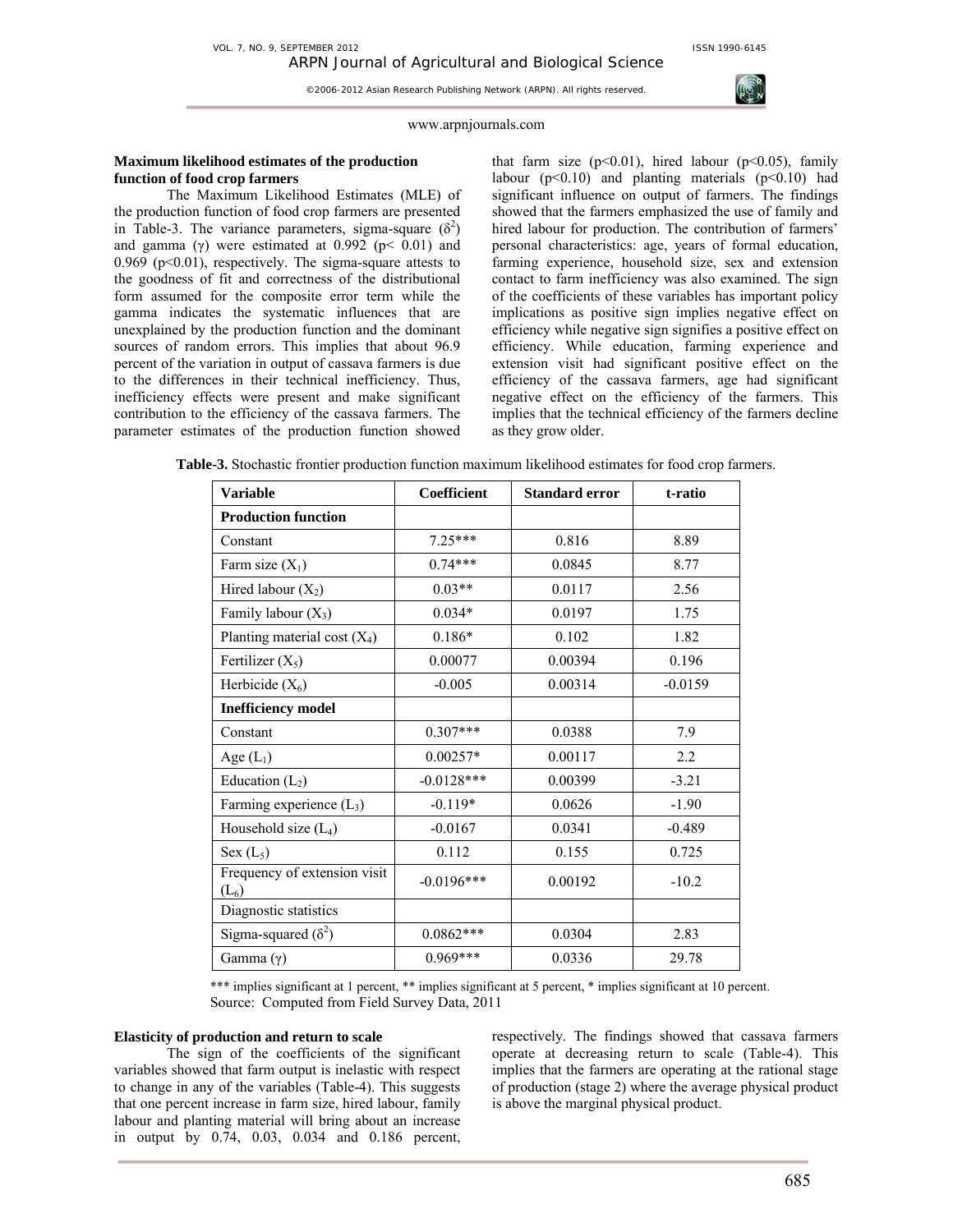

## www.arpnjournals.com

| <b>Variable</b>   | <b>Elasticity</b> |  |
|-------------------|-------------------|--|
| Farm size         | 0.74              |  |
| Hired labour      | 0.03              |  |
| Family labour     | 0.034             |  |
| Planting material | 0.186             |  |
| Fertilizer        | 0.00077           |  |
| Herbicide         | $-0.005$          |  |
| Return to scale   | 0.98              |  |

**Table-4.** Elasticity of production and return to scale.

Source: Computed from Field Survey Data, 2011.

## **Maximum likelihood estimates of the stochastic frontier cost function of food crop farmers**

The result of the maximum likelihood estimates of the stochastic frontier cost function of the cassava farmers is presented in Table-5. The sigma-square  $(\delta^2)$ estimate of  $0.148$  ( $p<0.01$ ) attests to the good fit of the model. Also, the variance ratio, gamma (γ) revealed that inefficiency effects exist among the farmers as shown by the gamma value of  $0.94$  ( $p < 0.01$ ). This signifies that about 94 per cent of the variation in production cost of cassava farmers is due to differences in their cost inefficiency. The result shows that increase in the output unit will increase the total cost of production. Thus output determines the total cost of production.

| <b>Table-5.</b> Maximum likelihood estimates of the stochastic frontier cost function of food crop farmers. |  |
|-------------------------------------------------------------------------------------------------------------|--|
|-------------------------------------------------------------------------------------------------------------|--|

| Variable                   | Coefficient | <b>Standard error</b> | T-ratio |
|----------------------------|-------------|-----------------------|---------|
| Constant                   | 5.803***    | 0.277                 | 20.95   |
| Farm output                | $0.6089***$ | 0.033                 | 18.41   |
| Sigma-squared $(\delta^2)$ | $0.148***$  | 0.025                 | 5.93    |
| Gamma $(\gamma)$           | $0.943***$  | 0.0368                | 25.63   |

Source: Computed from Field Survey Data, 2011.

# **Production efficiency estimates of food crop farmers**

The frequency distribution of Technical efficiency, Allocative efficiency and Economic efficiency Estimates of food crop farmers are presented in Table-6. The technical efficiency of the farmers is fairly distributed with 30.8 percent having their efficiency within the bracket of 0.81 and 0.90. This gives a mean technical efficiency of 0.80 implying there is room for improvement in technical efficiency by 20 percent with the present technology. The allocative efficiency estimates are ranged between 0.33 and 0.96 with the mean efficiency of 0.76. This implies there is room for improvement by 24 per cent. The economic efficiency estimates of the farmers are ranged between 0.17 and 0.91 with the mean efficiency of 0.61. The implication of this is that the farmers averagely produce output at a minimum cost. In addition, the mean economic efficiency of the farmers shows there is room for improvement by 39 percent.

**Table-6.** Distribution of production efficiency estimates of food crop farmers.

|                | <b>Technical efficiency</b> |            | <b>Allocative efficiency</b> |            | <b>Economic efficiency</b> |            |
|----------------|-----------------------------|------------|------------------------------|------------|----------------------------|------------|
| <b>Class</b>   | <b>Frequency</b>            | Percentage | <b>Frequency</b>             | Percentage | <b>Frequency</b>           | Percentage |
| $\leq 0.30$    | $\theta$                    | $\theta$   | $\Omega$                     | $\theta$   | 6                          | 2.5        |
| $0.31 - 0.40$  | $\theta$                    | $\theta$   | 6                            | 2.5        | 12                         | 5.0        |
| $0.41 - 0.50$  | 8                           | 3.3        | 10                           | 4.2        | 44                         | 18.3       |
| $0.51 - 0.60$  | 16                          | 6.7        | 28                           | 11.7       | 44                         | 18.3       |
| $0.61 - 0.70$  | 24                          | 10         | 30                           | 12.5       | 70                         | 29.2       |
| $0.71 - 0.080$ | 58                          | 24.2       | 62                           | 25.8       | 52                         | 21.7       |
| $0.81 - 0.90$  | 74                          | 30.8       | 72                           | 30         | 10                         | 4.2        |
| >0.90          | 60                          | 25         | 32                           | 13.3       | $\overline{2}$             | 0.8        |
| Total          | 240                         | 100        | 240                          | 100        | 240                        | 100        |
| Mean           | 0.80                        |            | 0.76                         |            | 0.61                       |            |
| Minimum        | 0.45                        |            |                              | 0.33       |                            | 0.17       |
| Maximum        |                             | 0.99       |                              | 0.96       |                            | 0.91       |

Source: Computed from Field Survey Data, 2011.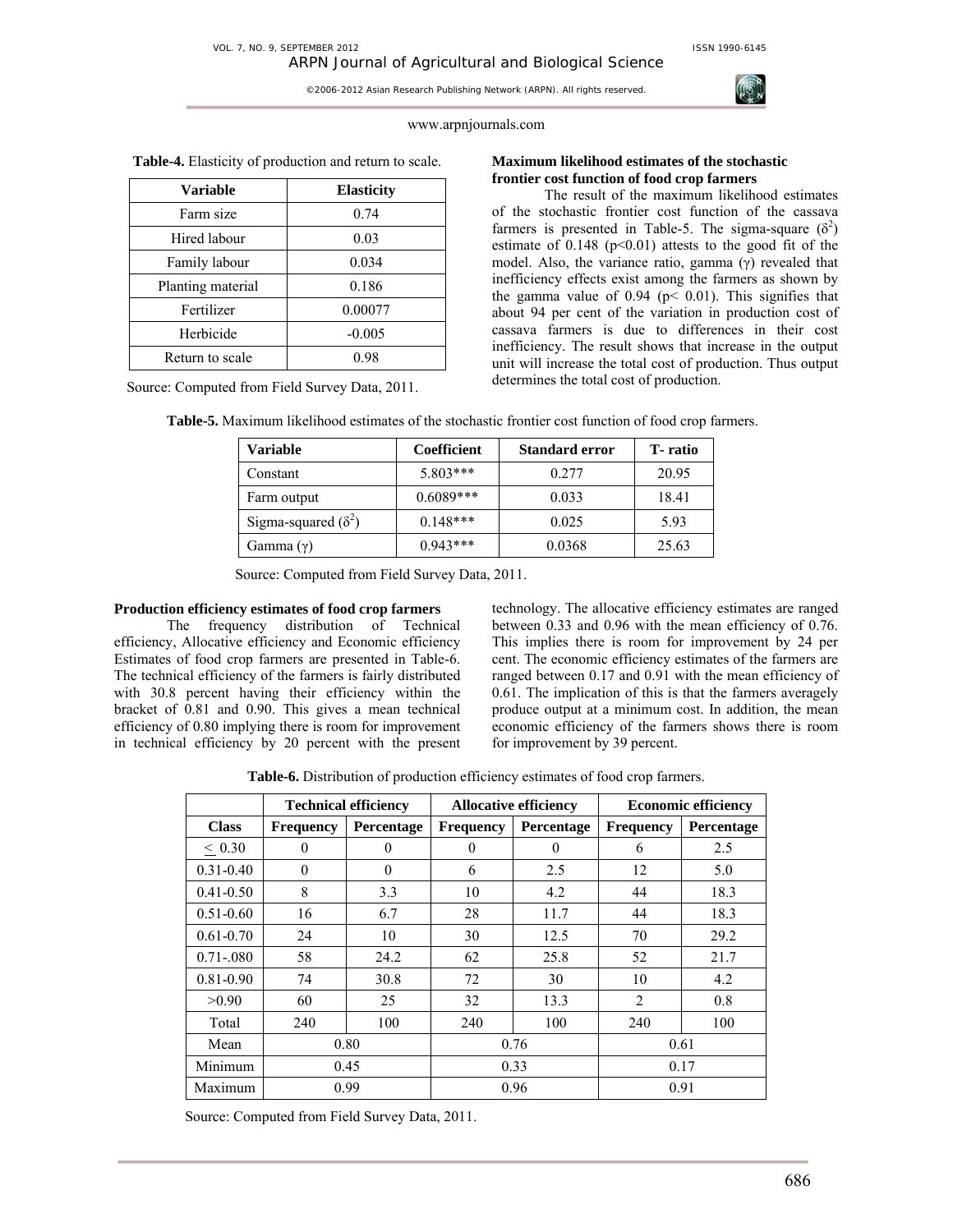

#### www.arpnjournals.com

## **CONCLUSION AND RECOMMENDATIONS**

The findings of the study revealed that majority of the food crop farmers had formal education. The farmers earned more per hectare of farm land as revealed by the result of the budgetary analysis. The stochastic production function revealed that farm output increases with farm size, family labour, hired labour, planting material and fertilizer but decreases with herbicide implying the farmers over-utilized herbicide. The mean technical efficiency of 80 per cent showed that there is potential to increase output by 20 percent with the present technology. The mean allocative efficiency of 76 percent implies there is room for improvement by 24 percent. More so, the mean economic efficiency of 61 percent implies there is room for improvement 39 percent. The determinants of technical efficiency of food crop farmers include age, education, farming experience and extension visit. Policy option requires the food crop farmers to reduce the use of herbicide. Farmers should expand their farm land to ensure efficient utilization of resources. Above all, formal education and adult literacy education should be strengthened among the farmers.

# **REFERENCES**

Aigner D.J, Lovell C.A.K and Schmidt P. 1977. Formulation and Estimation of Stochastic Frontier Production Models. Journal of Econometrics. 6: 21-32.

Ajibefun I. A. 2002. Analysis of Policy Issues in Technical Efficiency of Small Scale Farmers Using the Stochastic Frontier Production Function. With Application to Nigerian Farmers. A Paper Presented at the International Farm Management Association Congress, Wageningen, Netherland, July. pp. 1-23.

Ajibefun I.A. and Abdulkadri. 1999. An Investigation of Technical Inefficiency of production of farmers under the National Directorate of Employment in Ondo State, Nigeria. APP Economics Letters. 6: 111-114.

Ajibefun I.A., Battese G.E. and Kada R. 2002. Technical Efficiency, Technological Change and Productivity of Hired and Family Labour in the Japanese Rice Industry. Empirical Economics Letters. 1(1): 21-31.

Akinbode S.O. 2010. Economic Burden of Diseases and Production Efficiency among Rice Farming Households in Ogun and Niger States, Nigeria. PhD Thesis, Department of Agricultural Economics and Farm Management, University of Agriculture Abeokuta, Nigeria.

Amaza P.S, Bila Y and Iheanacho A.C. 2006. Identification of Factors Influencing Technical Efficiency of Food Production in West Africa: Empirical Evidence from Borno State, Nigeria. Journal of Agriculture and Rural Development in the Tropics and Subtropics. 107(2): 139-147.

Amaza P.S. and Olayemi J.K. 2002. Analysis of Technical Inefficiency in Food Crop Production in Gombe State, Nigeria. Applied Economics Letter. 9: 51-54.

Bravo-Ureta Boris, E. and Antonio Pinheiro A. 1997. Technical, Economic and Allocative Efficiency in Peasant Farming: Evidence from the Dominican Republic. The Developing Economics. 35(1): 48-67.

Battese G.E. and Corra G.S. 1977. Estimation of a Production Function Model with Applied to the Pastoral Zone of Eastern Australia. Australian Journal of Agricultural Economic. 21: 169-179.

 Battese G.E., Malik S.J. and Gill M.A. 1996. An Investigation of Technical Inefficiencies of Production of Wheat Farmers in Four Districts of Pakistan. Journal of Agricultural Economics. 47(1): 37-49.

Battese G.E and Coelli T.J. 1988. Production of Fano level Technical Efficiency from a generalized view. Journal of Econometric. 38: 387-399.

Battese G.E. and Coelli T.J. 1995. A Model for Technical Inefficiency Effect in Stochastic Frontier Production for Panel Data. Empirical Economic. 20, 325-345.

CBN. 2008. Central Bank of Nigeria Annual Report and Financial Statements CBN (2004): Central Bank of Nigeria Annual Report and Financial Statements.

Coelli T.J., Prasado Rao, D.S. and Battese G.E. 1998. An Introduction to Efficiency and Productivity Analysis. Kluwer Academic Publishers, Boston/Dordrecht.

Coelli T.J. 1996. A Guide to Frontier Version 4.1c.A Computer Program for Stochastic Frontier Production and Cost Function Estimation. Department of Econometrics, University of New England, Armidale.

Farrell J.M. 1957. The Measurement of Productive Efficiency. Journal of Royal Stats. 506(120), Part (III): 253-290.

Jema H. 2008. Economic Efficiency and Marketing performance of Vegetable Production in Eastern and Central Parts of Ethiopia. PhD Thesis, Department of Economics, Swedish University of Agricultural Science, Sweden.

Kormawa P.M. 1999. Food Demand Structures and Market Studies for IITA mandate Crops: an overview. In: Kormawa, P.M. and Aiyedun, E. (Eds). Food Demand and Market Studies in the Drier Savannah of Nigeria. Proceedings of a Methodological and Stakeholders' Workshop, September 7-8, Kaduna, Nigeria.

Meeusen W. and Van den Broeck J. 1977. Efficiency Estimation from Cobb- Douglas Production Functions